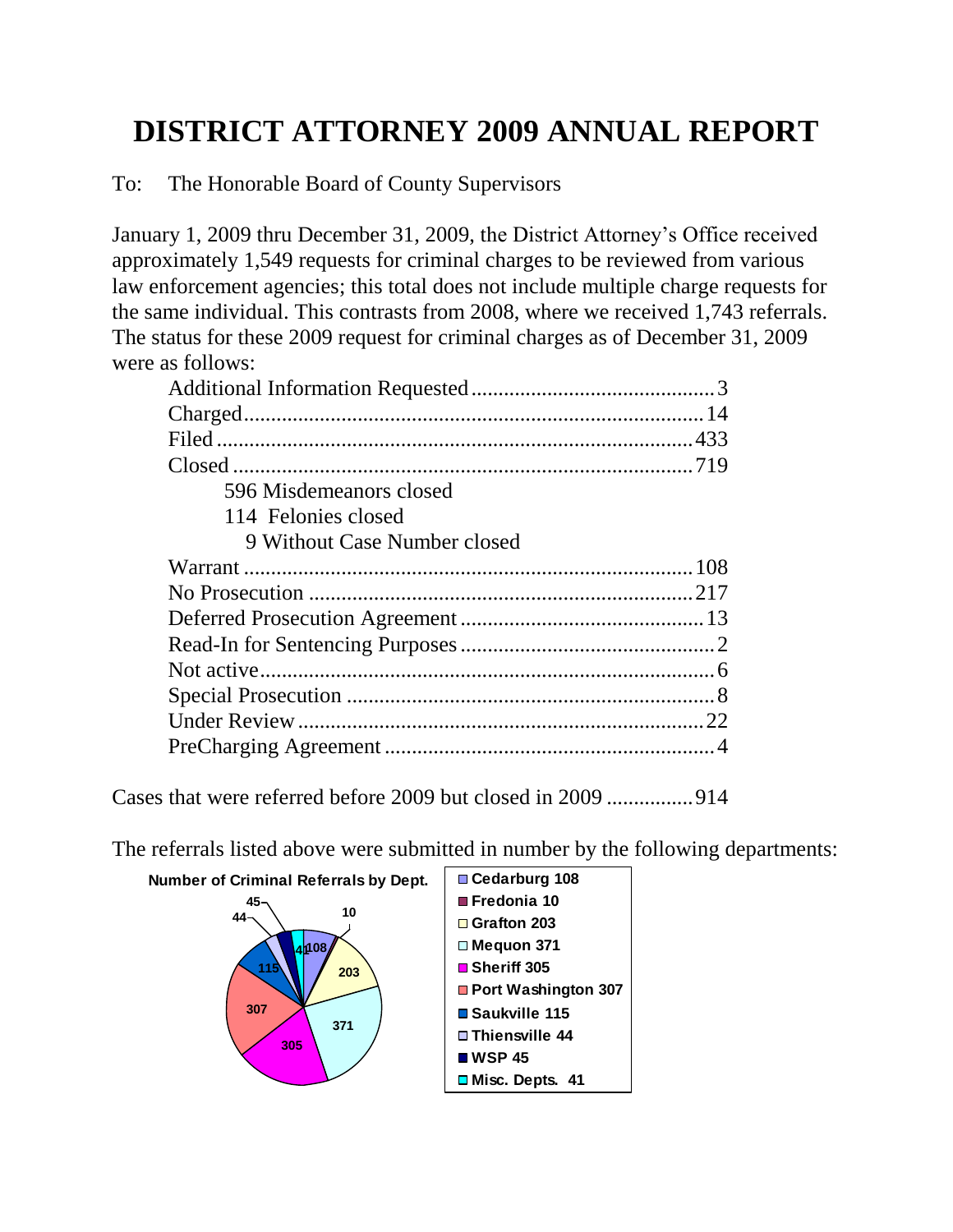**The numbers listed below reflect new Criminal Complaints filed in the calendar year of 2009 and, for comparison, the previous nine year statistics. Beginning in 2005, the Clerk of Courts combined Criminal Traffic Complaints and Criminal Misdemeanor cases into the same category; they are incorporated together as Criminal Misdemeanor cases only.** 

**The Legislature substantially changed the laws regarding Operating a Motor Vehicle After Revocation of License, effective June of 2009. The effect of this law change was that the majority of repeat Operating After Revocation charges could only be prosecuted as non-criminal forfeitures, unless the person was revoked for an Operating While Intoxicated Charge. This law change had a significant impact on our case numbers. From January–June our office received 245 criminal referrals for Operating After Revocation, but from July–December our office received only 94 criminal referrals for Operating After Revocation Due to An OWI Conviction, a caseload drop of approximately 150 cases.** 

**Prosecutions across the United States were complicated by the decision of the United States Supreme Court in the case of Arizona v. Gant in April of 2009. Gant changed the laws relating to an officer's ability to search a car incident to a lawful arrest that had been in place since the late 1970's. Before Gant, a police officer could search the interior of a car any time the driver was arrested. After Gant, an officer could only do so where he had a reasonable suspicion that contraband was in the car. The effect of this law change was that it became far more difficult to find drugs and other contraband that previously could commonly be found during mundane traffic stops.**

**Prior to July, 2009, our office automatically charged misdemeanor Bail Jumping charges when a defendant missed a court date. These charges were historically dismissed as part of plea agreements, however, the new filings would often result in adjournments, delayed dispositions and additional file work for the Clerk of Courts and DA support staff. Beginning in July 2009, we abandoned the practice of automatically filing these complaints, and only do so now on a case by case basis, where we are committed to continuing the Bail Jumping prosecution all the way to a conviction. In 2008, 277 Bail Jump cases were filed. In 2009, 195 new cases were filed; Jan-June 139; July-Dec 56 cases filed.**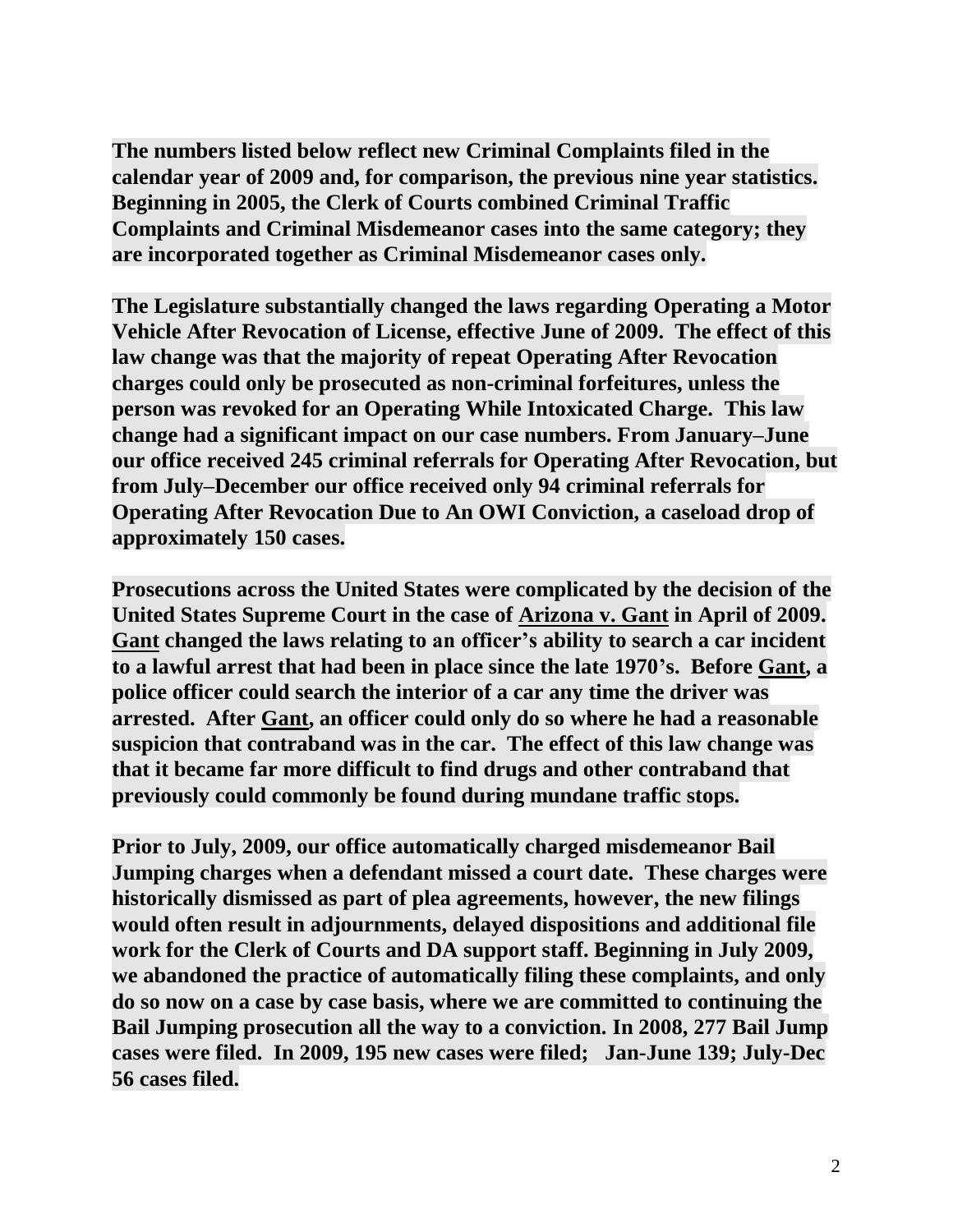|               | 2009  | 2008  | 2007  | 2006  | 2005  | 2004  | 2003  | 2002  | 2001  | 2000  |
|---------------|-------|-------|-------|-------|-------|-------|-------|-------|-------|-------|
| Felony        | 230   | 316   | 284   | 299   | 304   | 313   | 300   | 280   | 259   | 289   |
| (CF)          |       |       |       |       |       |       |       |       |       |       |
| Misd.         | 1,048 | 1,238 | 1,239 | 1,253 | 1,347 | 753   | 692   | 623   | 643   | 651   |
| (CM)          |       |       |       |       |       |       |       |       |       |       |
| Traffic       | N/A   | N/A   | N/A   | N/A   | N/A   | 656   | 618   | 587   | 450   | 483   |
| (CT)          |       |       |       |       |       |       |       |       |       |       |
| <b>Totals</b> | 1,278 | 1,554 | 1,523 | 1,552 | 1,651 | 1,722 | 1,610 | 1,490 | 1,352 | 1,423 |

## **2009 contested traffic citations handled by the District Attorney's Office**

For all cases scheduled by the courts in 2009 in which officers or witnesses were needed to testify, the District Attorney's Office generated 609 Officer Subpoenas Notifications, 887 Witness Subpoenas; 145 Traffic Officer/Witness Subpoenas and 8 Juvenile Officer Subpoenas and 22 Juvenile case Witness Subpoenas, to have persons present for court evidentiary hearings.

In 2009 our office received approximately 105 juvenile referrals from the Department of Social Services for my review and recommendation. From these referrals 67 juvenile delinquency petitions were filed. The statuses of these referrals as of December 31, 2009, were as follows:

On July 2, 2009, I was appointed by the Governor to succeed Sandy Williams as District Attorney. As you are aware, former DA Williams was elected Ozaukee County Circuit Court Judge in April and assumed the bench on June 1, 2009. I would like to commend the Assistants and the entire support staff for their dedication and hard work through the whole election, appointment and transition process. The caseload of the District Attorney's Office continued to flow without interruption or incident due to their professionalism, experience and dedication.

Ending the 2009 year, the office staff included: myself, Adam Y. Gerol, District Attorney; Jeffrey A. Sisley, Assistant District Attorney; Patti L. Wabitsch, Assistant District Attorney; Beth Hodorowski, Victim/Witness Coordinator; Lisa